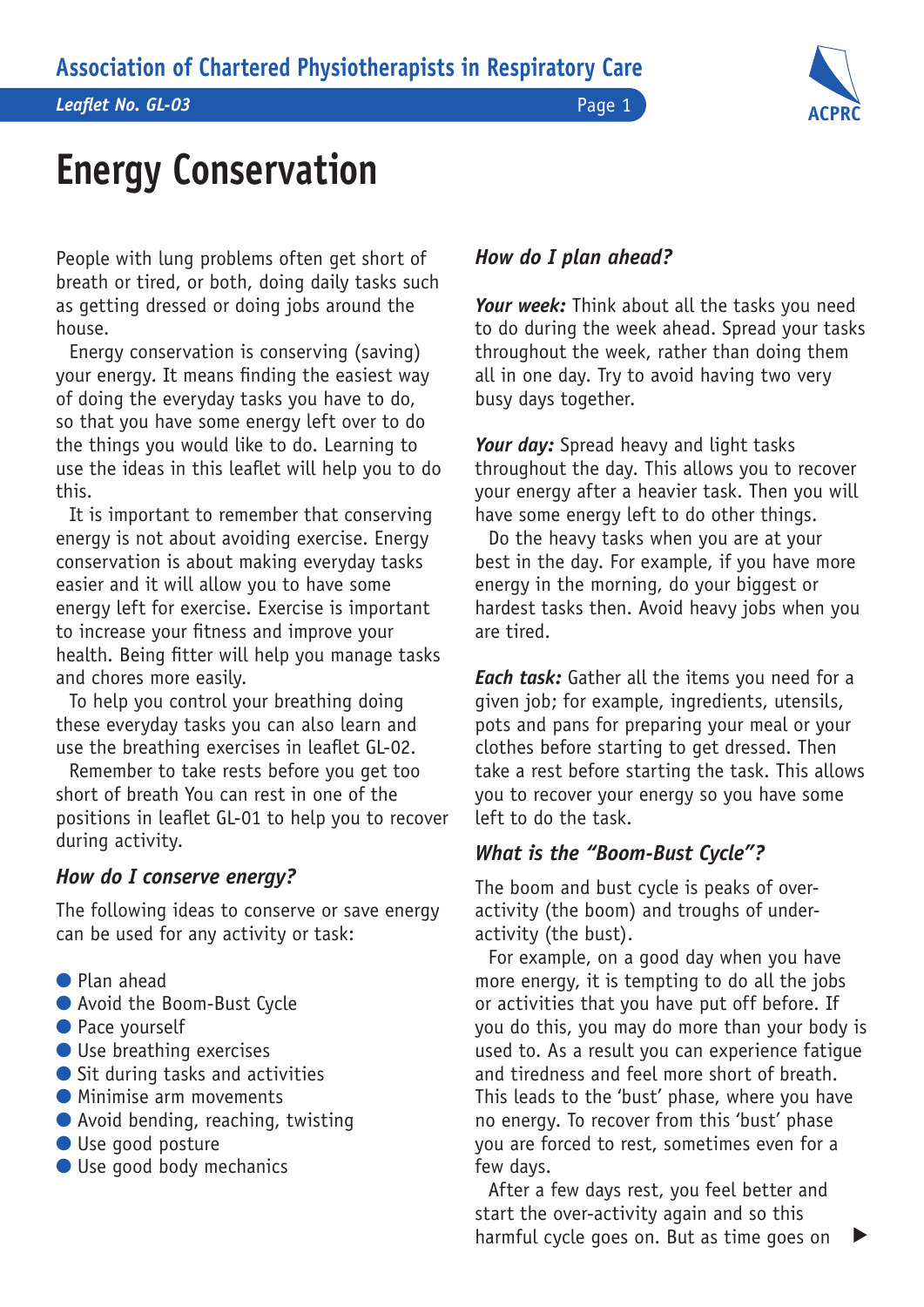*Leaflet No. GL-03* Page 2



you are able to do less and less even on the 'boom' days and the 'bust' periods last longer. This is because each period of under-activity ('bust') results in a drop in fitness.

# *How do I pace myself to conserve energy?*

Pacing to conserve energy is the opposite of the Boom-Bust cycle. It is learning to recognise how much you can do and at what speed, so that you avoid exhaustion. You learn to pace yourself and take enough rests. By slowing down, or stopping to rest before you are exhausted, you will be able to continue or restart the activity, and you will find that you can carry on for longer. It also means you won't need to rest for as long, because you are not as tired when you do stop to rest. Hurrying may have always been part of your life but trying to use these pacing tips may help you to do more. Pacing requires practise and it can be hard changing lifetime habits.

Pacing is especially useful when you are breathless or tired, and so how often and when you use these tips will vary from person to person. Most people find that pacing is especially helpful when they are unwell, and many use it all of the time. Practising when you are well can make it easier to use when you are unwell.

Keeping to a moderate, steady pace during tasks and activity allows you to be most productive. For example, don't rush to get to the top of the stairs, pace yourself to leave some breath for when you get to the top. You should plan rest periods throughout the day, such as a short rest period every hour. This will help you to conserve your energy and keep going for more of the day. Some helpful tips are:

- Avoid fatique
- **Get enough rest**
- l Do not wait until you are tired before you stop and rest
- $\bullet$  Try to have a rest or lie down for a short time in the afternoon to recover some of the

energy used during morning activities

- Avoid hurrying or rushing
- Avoid large meals
- Avoid activities for 1 hour after meals

# *How do I do breathing exercises?*

Use the exercises in leaflet GL-02 to help you. Ask your physiotherapist to provide this for you. If you have been taught pursed lips breathing or 'blow-as-you-go' you can use these during activities. Do not hold your breath - When in doubt, breathe out!

Have adequate ventilation in your homecooking odours, cleaning products and humidity can make breathing more difficult. Avoid aerosols and sprays; for example, try using a damp cloth to dust.

#### *Why should I sit during tasks and activities?*

Sitting uses less energy than standing. For example, try sitting in the bathroom when washing or drying yourself. Having a seat in the shower can be helpful. Sitting down for a simple task such as to prepare vegetables for a meal can also help you to save your energy.

#### *How can I minimise arm movements?*

This is especially important for tasks above shoulder level. Try to keep your elbows as low as possible and close to your body. For example, rest your arm against your chest as you clean your teeth. If you can, support your elbows on a surface when working in one place, for example, when preparing vegetables, or shaving, brushing your teeth or combing your hair. See leaflet GL-01 for positions to reduce breathlessness. Use a towelling robe instead of rubbing yourself dry with a towel. For activities or tasks above your head, try to break the activities down into smaller sections, and have a rest between each section. Breathe out when you lift your arms  $\blacktriangleright$